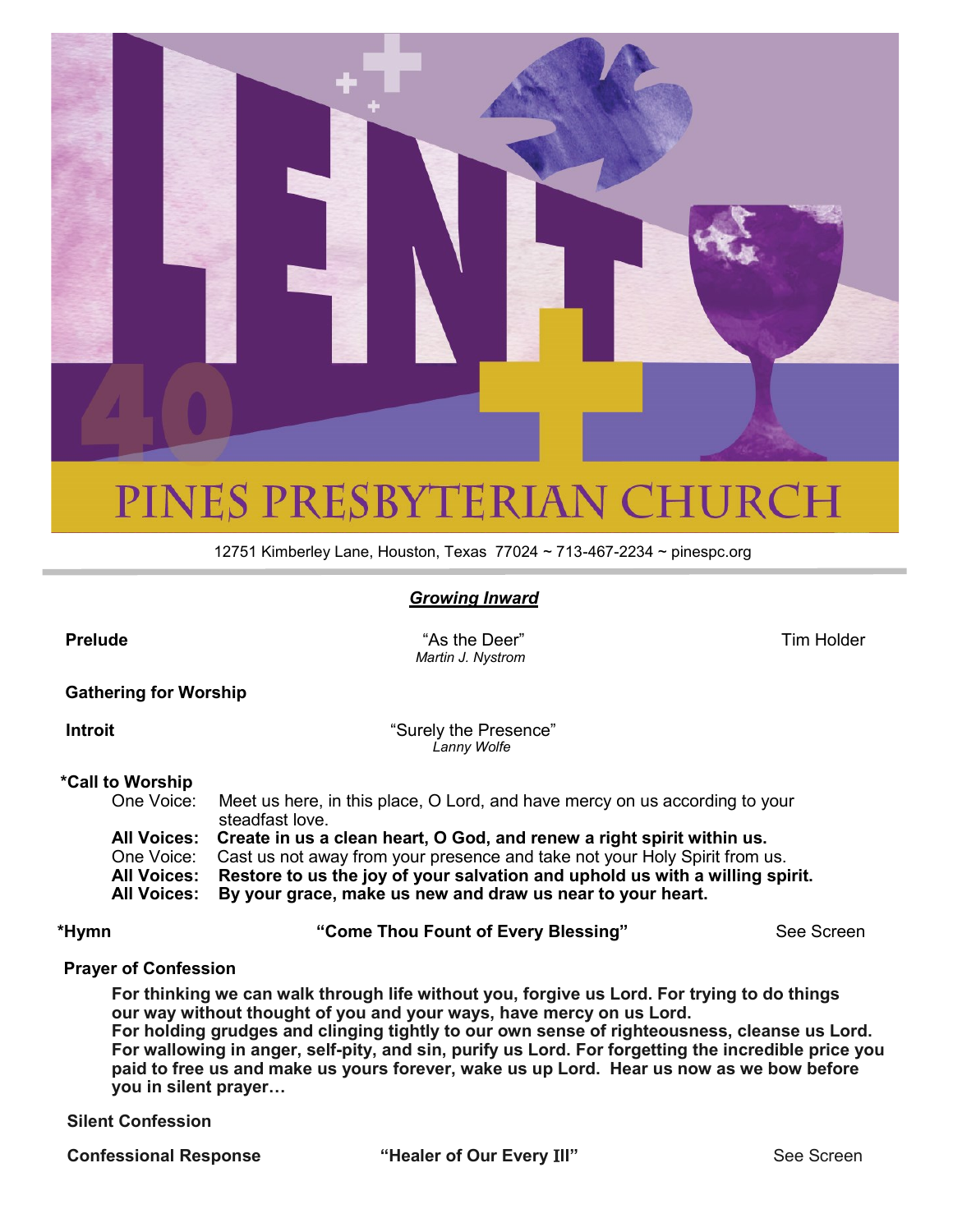| <b>Assurance of Grace</b>                                                                                                                  |                                                                                                                                                                                                                                 |                      |                                                                                                                                                                                |  |
|--------------------------------------------------------------------------------------------------------------------------------------------|---------------------------------------------------------------------------------------------------------------------------------------------------------------------------------------------------------------------------------|----------------------|--------------------------------------------------------------------------------------------------------------------------------------------------------------------------------|--|
| One Voice:                                                                                                                                 | If we confess our sins, God is faithful and just and will<br>forgive us, cleanse us, purify us, and wake us up to his<br>love and grace.                                                                                        |                      |                                                                                                                                                                                |  |
| <b>All Voices:</b>                                                                                                                         | Praise God! In Jesus Christ we are forgiven and<br>made new!                                                                                                                                                                    |                      | March 21, 2021                                                                                                                                                                 |  |
| *Gloria Patri                                                                                                                              |                                                                                                                                                                                                                                 | See Screen           | WUKDHIL                                                                                                                                                                        |  |
| Glory be to the Father, and to the Son, and to the Holy Ghost;<br>As it was in the beginning, is now and ever shall be, world without end. | <b>Welcome to Pines</b><br>Pines is a joyful Christian community<br>that welcomes all. Our Mission is to<br>make disciples who know, love, and<br>trust in Jesus Christ. We live into our<br>Mission by Looking Upward, Growing |                      |                                                                                                                                                                                |  |
| <b>Children's Message</b>                                                                                                                  |                                                                                                                                                                                                                                 |                      |                                                                                                                                                                                |  |
|                                                                                                                                            | This, this is where children belong, welcomed as part of the                                                                                                                                                                    |                      | Inward, and Serving Outward.                                                                                                                                                   |  |
| worshiping throng. Water, God's Word, bread and cup, prayer and song:<br>This is where children belong. This is where children belong.     | <b>Helpful devices:</b><br>Auditory assistance receivers are<br>available with the Ushers.                                                                                                                                      |                      |                                                                                                                                                                                |  |
| <b>First Reading</b>                                                                                                                       |                                                                                                                                                                                                                                 | Luke 10:25-27        | Sound: Dan Schafer                                                                                                                                                             |  |
| <b>Anthem</b>                                                                                                                              | "Only Jesus Can Satisfy Your Soul"<br>Lanny Wolfe                                                                                                                                                                               |                      | Liturgist: Karen Davis                                                                                                                                                         |  |
| <b>Second Reading</b>                                                                                                                      |                                                                                                                                                                                                                                 | Jeremiah 31:31-34    | Flowers: In lieu of live flowers, a<br>monetary donation was given to<br>MAM by Margaret and Dan Schafer in<br>celebration of their 39th wedding<br>anniversary on March 27th. |  |
| <b>Sermon</b>                                                                                                                              | "Heart Work"                                                                                                                                                                                                                    | Rev.Barbara Retzloff |                                                                                                                                                                                |  |
| *Hymn                                                                                                                                      | "O How He Loves You and Me"                                                                                                                                                                                                     | See Screen           |                                                                                                                                                                                |  |
|                                                                                                                                            | <b>Serving Outward</b>                                                                                                                                                                                                          |                      | *All who are able may stand                                                                                                                                                    |  |
|                                                                                                                                            | Prayers of the People and the Lord's Prayer                                                                                                                                                                                     |                      |                                                                                                                                                                                |  |
| <b>Hymn</b>                                                                                                                                | "Be Thou My Vision"                                                                                                                                                                                                             | See Screen           | The Lord's Prayer                                                                                                                                                              |  |
| *Charge and Benediction                                                                                                                    | Our Father, who art in heaven,<br>hallowed be thy name. Thy                                                                                                                                                                     |                      |                                                                                                                                                                                |  |
| *Benediction Response "All I Once Held Dear"<br>See Screen                                                                                 |                                                                                                                                                                                                                                 |                      | kingdom come, thy will be done,<br>on earth as it is in                                                                                                                        |  |
| *Sending Out The Light of Christ                                                                                                           | heaven. Give us this day our<br>daily bread; and forgive us our                                                                                                                                                                 |                      |                                                                                                                                                                                |  |
| *Postlude                                                                                                                                  | "Joyful, Joyful, We Adore Thee"<br>Ludwig van Beethoven                                                                                                                                                                         |                      | debts, as we forgive our<br>debtors; and lead us not into<br>temptation, but deliver us from<br>evil. For thine is the kingdom<br>and the power and the glory,                 |  |

Words printed by permission CCLI 998238 Portions of our liturgy are from The Abingdon Worship Annual 2021 Copyright © 2019 by Abingdon Press. Used by permission.

forever. Amen. \_\_\_\_\_\_\_\_\_\_\_\_\_

**A Stephen Ministry Congregation**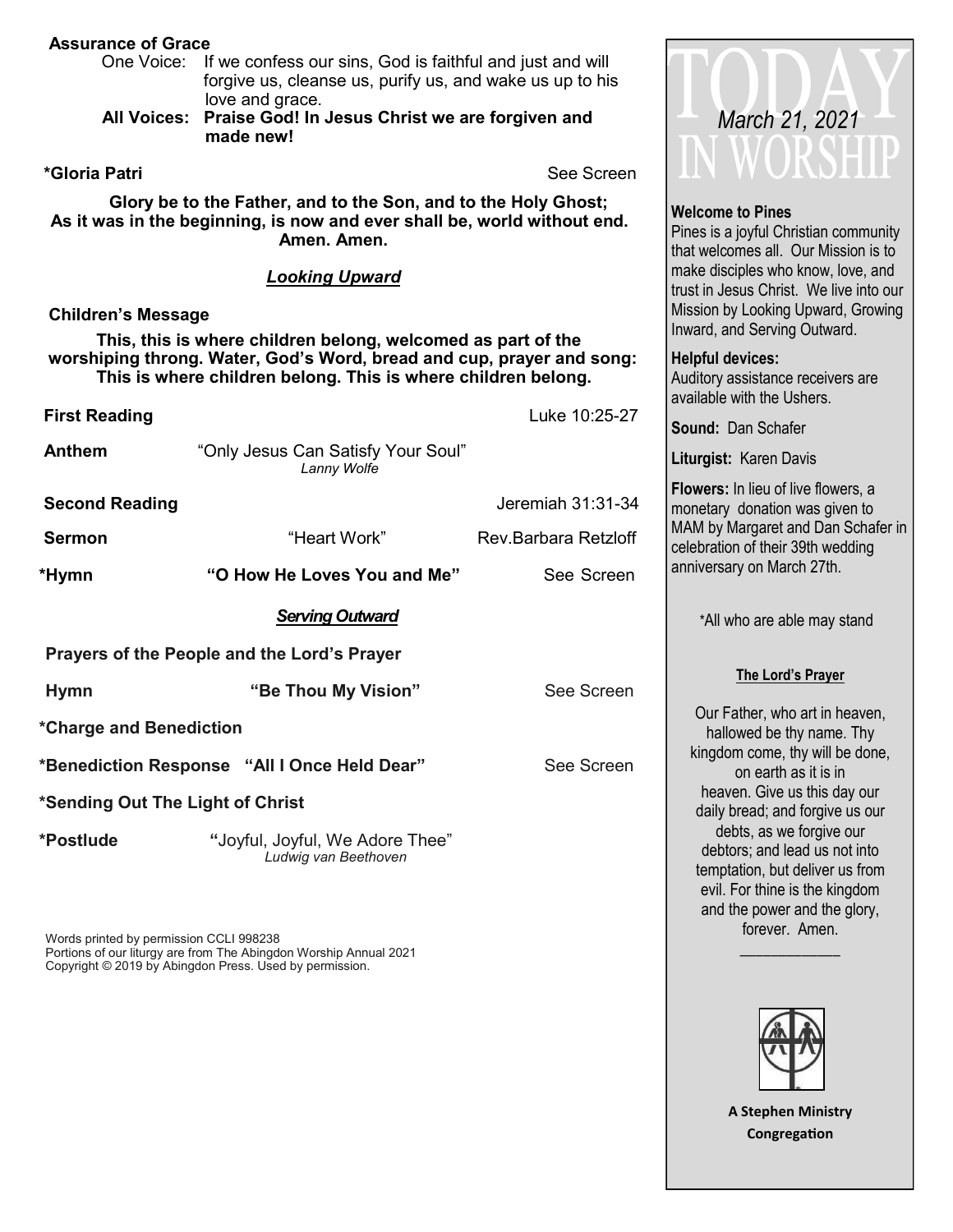# *Calendar for the Week of March 21, 2021*

| Today     | p.m.         | 5:00<br>8:00                          | In-Car-Nation Worship Back Parking Lot                                                                                                                                                              |
|-----------|--------------|---------------------------------------|-----------------------------------------------------------------------------------------------------------------------------------------------------------------------------------------------------|
| Monday    | a.m.<br>p.m. | 10:00<br>5:30<br>6:30                 | Session MeetingFellowship Hall/C3                                                                                                                                                                   |
| Tuesday   | a.m.         | 7:00                                  | Men's Bible Study(Meet by Zoom)                                                                                                                                                                     |
| Wednesday | a.m.<br>p.m. | 11:00<br>8:00                         |                                                                                                                                                                                                     |
| Thursday  | p.m          | 6:30                                  |                                                                                                                                                                                                     |
| Friday    | a.m./p.m.    |                                       |                                                                                                                                                                                                     |
| Saturday  | p.m.         | 5:00                                  |                                                                                                                                                                                                     |
| Sunday    | a.m          | 9:00<br>9:15<br>9:15<br>9:15<br>10:45 | Adult Sunday School  Fellowship Hall<br>Children's Family Style Sunday SchoolW12<br>Youth Sunday SchoolHigh School Room<br>Worship ServiceSanctuary in Person/Live<br>Streaming on Web and Facebook |
|           | p.m.         | 5:00<br>8:00                          | In-Car-Nation WorshipBack Parking Lot                                                                                                                                                               |

 $\overline{\phantom{a}}$  $\overline{\phantom{a}}$ 

**Instagram.com/pineshouston**

**Get the latest announcements and reminders right before events happen. Find us here: https://twitter.com/HoustonPines.** 

Gloria Anderson Morriss Partee Norma Bender Georgette Person Jean Breitenwischer Nancy Robinson Barbara Caffall Virginia Smith

**Find us on Facebook www.facebook.comPinesPresbyterian Church-1425251917704955/**

 **The newsletter is available in the Narthex for those unable to access it online.**